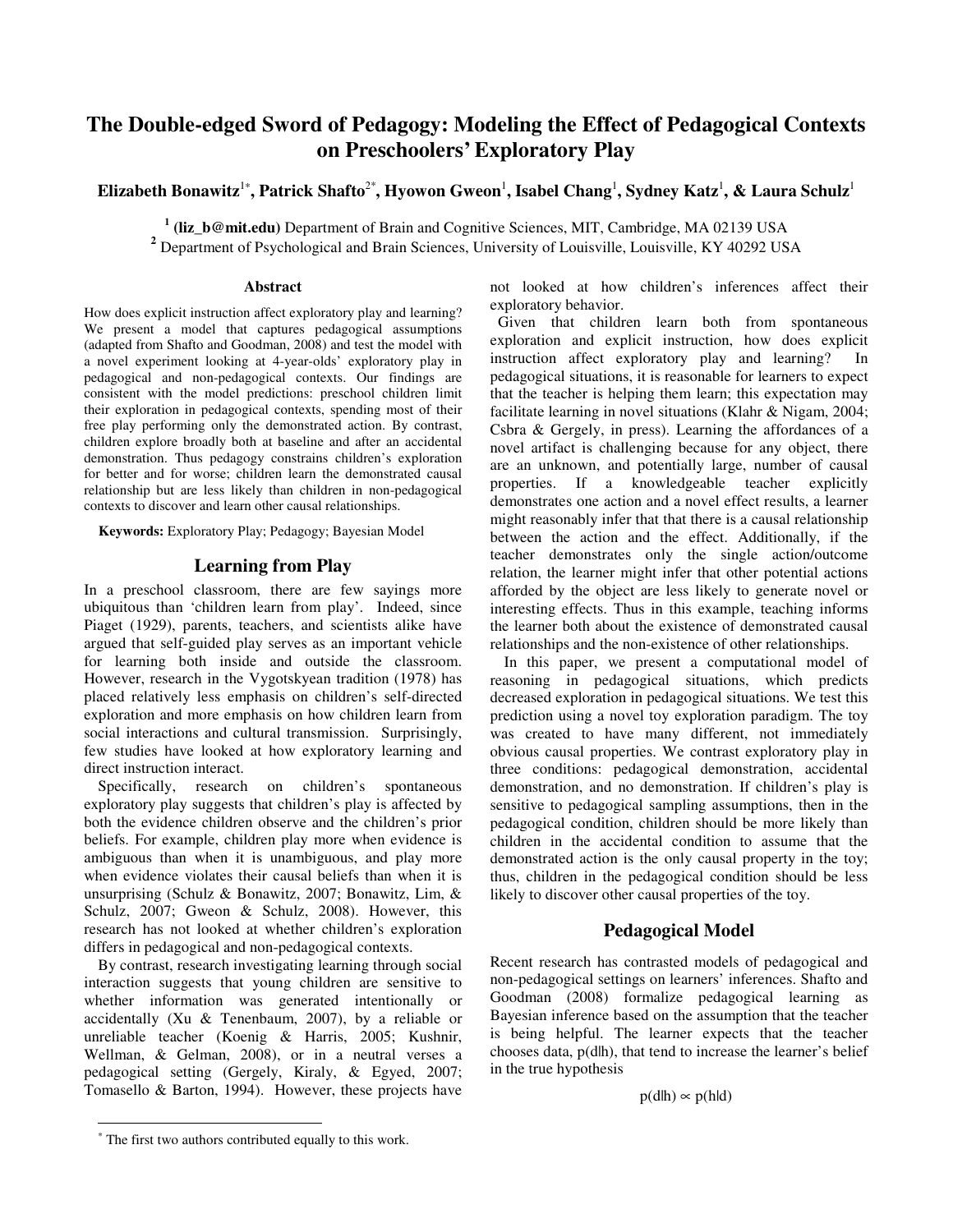where the p(hld) represents what the learner's beliefs would be after having observed the data. The learner is thus inferring why the teacher provided this data.

Pedagogical sampling can be contrasted with more standard random sampling assumptions, which assume that which data are chosen do not provide any information about the true hypothesis (e.g. Fried & Holyoak, 1984). Random sampling contributes only a multiplicative constant to inferences,

$$
p(dlh) = 1/n
$$

where n is the number of possible sets of examples. Because n does not depend on the hypotheses, random sampling does not differentially prefer any particular hypothesis.

Learning in pedagogical and non-pedagogical settings can be formalized as Bayesian inference using the appropriate sampling model. Learners update their beliefs in different hypotheses based on the product of the probabilities of the data given the hypothesis and the prior probability of the hypothesis,

$$
p(hld) \sim p(dlh)p(h)
$$

where the appropriate  $p(d|h)$  depends on whether the setting is pedagogical or accidental, and p(h) specifies the learner's prior beliefs about possible hypotheses. These two models formalize the computational problems that children face in different situations, and can therefore be used to make predictions about how behavior will differ as a consequence of the different learning situations. Our argument is that children understand the inferential implications of these situations, and we make no claims about the underlying process that generates these inferences.

In this paper, we assume that the child is inferring how many different possible actions on a novel toy have effects. In principle, there may be an unbounded number of causeeffect pairs on the toy. However, for most toys a relatively small number of possible actions have novel effects. We formalize this intuition using a poisson prior on the number of causes with effects in a causal graphical model. Thus, learners are inferring which possible causes have effects, and how many cause-effect pairs there are, with the prior belief that there are a relatively small number of active causes.<sup>1</sup>

We model the causal relationships using a noisy-or parameterization. Noisy-or models are parameterized with a background rate and a transmission rate. The background rate specifies the probability that a cause or effect spontaneously activates itself and was set to zero to capture the intuition that the toy cannot spontaneously activate itself. The transmission rate is the probability of an effect given a cause. A deterministic relationship would have a value of 1. Causes may be perceived as non-deterministic

-

for a number of reasons, including if children are unable to reliably elicit the effect. To set a realistic transmission rate, we coded the number of times that children successfully and unsuccessfully could generate the effect when they acted on the cause (83% successful actions) and accordingly set the value of the transmission rate to 0.83. (However, note that results are robust across a range of values.)

Imagine a child observing either a pedagogical or accidental demonstration. Should the child be inclined to explore more? The two models generate predictions for these situations. The random sampling model captures the case of an accidental intervention. In this case, it seems plausible that there may be more cause-effect relationships to be found, given that a random intervention generated an effect. More formally, the fact that the data are sampled independently from the hypothesis means that the only information that is gained is contained in the results of the demonstration – there is at least one cause-effect pair.

In the pedagogical situation, because the demonstrator knows about the toy, the demonstration could be understood to be teaching the child about the toy. More formally, the demonstration implies information about the hypothesis that is being taught. If the correct hypothesis was that there are two causes, then the teacher would have demonstrated both to maximize the learner's chances of converging on the correct hypothesis. The demonstration of only one cause implies that there are no other cause-effect pairs. More generally, according to the pedagogical model, the absence of evidence for a hypothesis is taken as evidence against that hypothesis. Thus, after pedagogical demonstrations, children should expect that additional causes are less likely, and therefore be less inclined to explore.

#### **Experiment**

If children are sensitive to the differences in pedagogical and non-pedagogical situations, and the sampling assumptions of the pedagogical and random sampling models are correct, then children should infer that there are few or no other potential causal relationships to learn when they are only 'taught' one cause-effect pair. As such, we predict that children's exploratory play and learning will be affected by manipulations in conditions. We expect that children who observe pedagogical demonstrations will spend a larger percentage of time exploring the demonstrated action than children who observe the same information generated accidentally. Similarly, children in the accidental condition should perform more different types of interventions on the toy than children in the pedagogical condition. Perhaps most interestingly, because of the differences in exploration of the toy, we should find differences in learning. Children in the pedagogical condition, who have limited their exploration, should be less likely than children in the accidental condition to learn the other causal properties of the toy.

However, differences between conditions may also be caused because 'accidentally' discovering a causal property motivates exploration. That is, pedagogical assumptions

<sup>1</sup> Though the space of possibilities is in principle very large, because prior probability drops off rapidly with increasing numbers of causes, we truncate the hypothesis space to only graphs with up to four causes and four effects.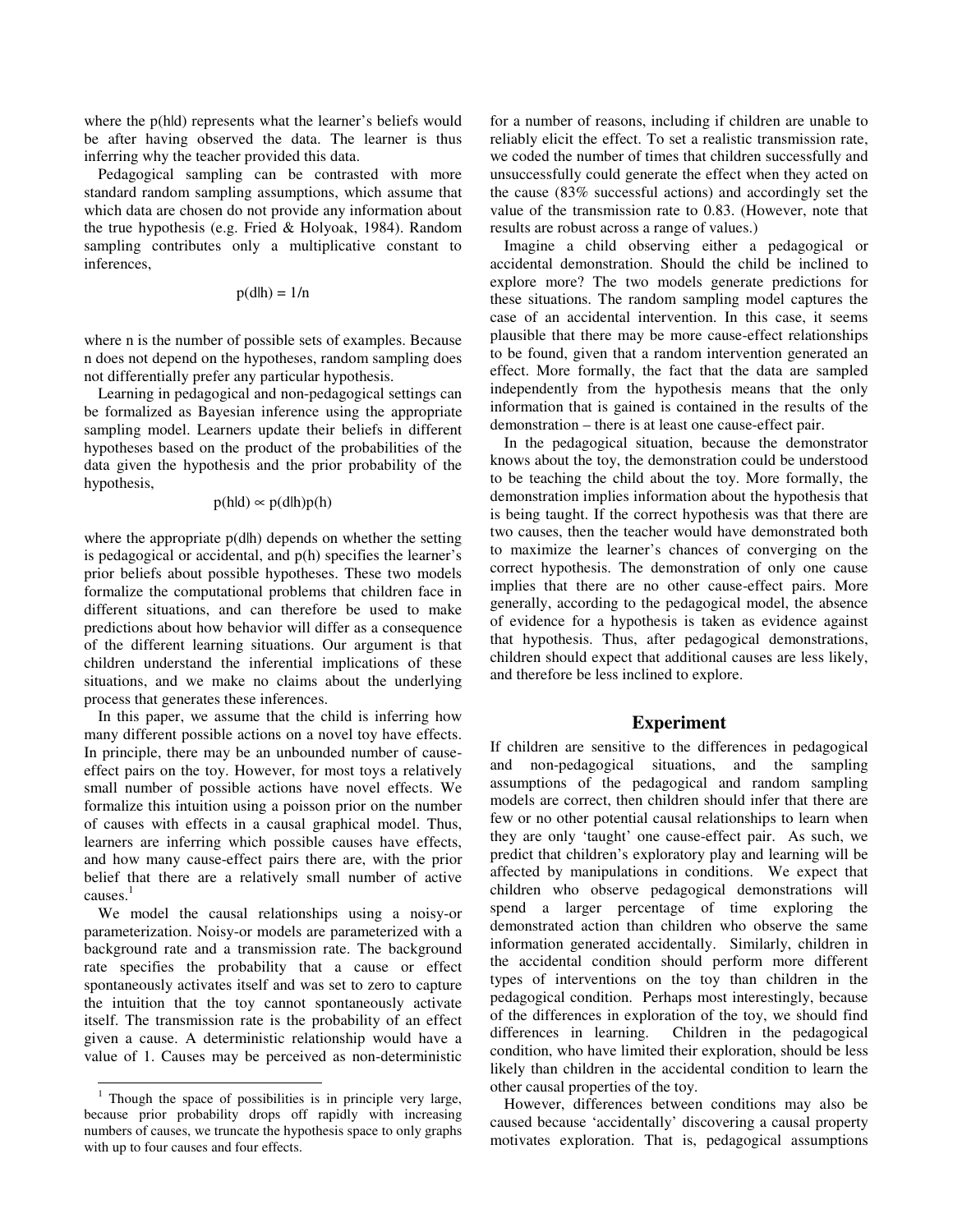may not constrain children's exploration; rather, the 'surprise' in the Accidental condition may increase children's exploration. To address the alternative account, we ran a third condition called the *No Demo* condition. In the *No Demo* condition, children were never shown any of the toy's causal affordances when the toy was first introduced, and we expect children to explore readily in this condition as well.

### **Methods**

**Participants** Forty-Eight preschoolers (mean age: 58 months; range: 46 – 74 months) were recruited in a metropolitan Science Museum. Sixteen children were tested in each of three conditions: *Pedagogical, Accidental,* and *No Demo*. There were approximately equal number of boys and girls in each condition.

**Materials** A novel-looking toy was created using colored PVC pipes attached to a board (see Figure 1). The toy was approximately 18" x 6" x 15". The toy had four different non-obvious causal affordances: the toy made a squeak sound when a yellow-colored tube was pulled out from inside a larger purple tube; one end of a blue tube lit up when a small button hidden inside the other end was pressed; a small yellow pad attached to the plastic board played music notes when different parts of the pad were pressed; there were two adjoining black tubes with mirrors inside so that a mirror image of the observer's face was visible. All other aspects of the toy were inert.

**Procedure** Children were tested in a quiet corner in the museum. The experiment included three phases, the introduction phase, the play phase, and the question phase.

*Introduction Phase.* In both conditions, the experimenter brought the toy out from under the table and introduced the toy to the child. In the *Pedagogical* condition, the experimenter said, "Look at my toy! This is my toy. I'm going to show you how my toy works. Watch this!" The experimenter then pulled the yellow tube out from the purple tube to produce the squeak sound. She said, "Wow, see that? This is how my toy works!" and demonstrated the same action again. In the *Accidental* condition, the experimenter said, "Look at this toy! See this toy?" However, as she brought out the toy from underneath the table, she pulled the yellow tube out from the purple tube as if she did so by accident. Then she said, "Wow that was weird. Did you see that? Let me try to do that!" and performed the same action to produce the squeak sound. In the *No Demo* condition, the experimenter did not initially demonstrate the squeaking property of the toy. After she brought out the toy from underneath the table, she picked up the toy and said "Wow, see this toy? Look at this!" She looked at the toy for about 2 seconds (to match the other conditions for amount of familiarization time), and then put it back down on the table.

*Play Phase.* In both conditions, after the child observed that pulling the tube made the squeaking sound, the experimenter said "Wow, isn't that cool? I'm going to let



**Figure 1:** Stimuli with labeled causes.

you play and see if you can figure out how this toy works. Let me know when you're done!" and left the child to play. She returned to the table when the child said that he or she was done. If the child stopped interacting with the toy for more than 5 consecutive seconds without indicating completion, the experimenter prompted the child by saying "Are you done?" and returned to the table if the child answered "Yes". Otherwise, she let the child continue to play and then returned to the table if the child stopped interacting with the toy a second time for more than 5 seconds.

*Question Phase.* After returning to the table, the experimenter hid the toy behind an occluder and assessed whether the child had discovered the four causal affordances. First, she produced the squeaking sound behind the occluder. She handed the toy back to the child and asked, "Did you hear that? Can you show me how to make that sound?" The child was allowed only one attempt to answer each question. The experimenter placed the toy behind the occluder again and showed the top end of the blue tube lighting up while the rest of the toy was hidden, and asked the child to show her how to make the toy light up. For the third question, she played the music notes behind the occluder and asked to play the music sounds. For the fourth question, she ducked behind the occluder and said, "Wow, I can see myself! Can you show me how to see yourself in the toy?" The experimenter concluded the experiment by letting the children volunteer any additional information about the toy that they wanted to communicate.

## **Results of Experiment**

There were no differences in age between children in the conditions (*Pedagogical, Accidental: t*(30) = .4, *p* = *NS; Pedagogical, No Demo: t*(30) = -.48, *p* = *NS; Accidental, No Demo:*  $t(30) = -.12$ ,  $p = NS$ ). Children played for the same amount of time in *Pedagogical* and *Accidental* conditions (*Pedagogical* Mean = 120 seconds; *Accidental* Mean = 94 seconds;  $t(30) = 1.04$ ,  $p = NS$ ). However, children in the *No Demo condition* played longer (Mean = 192 seconds) on average than children in the *Accidental* condition  $(t(30) =$ 2.76,  $p < .01$ ) and marginally longer than children in the *Pedagogical condition* ( $t(30) = 1.71$ ,  $p < .09$ ).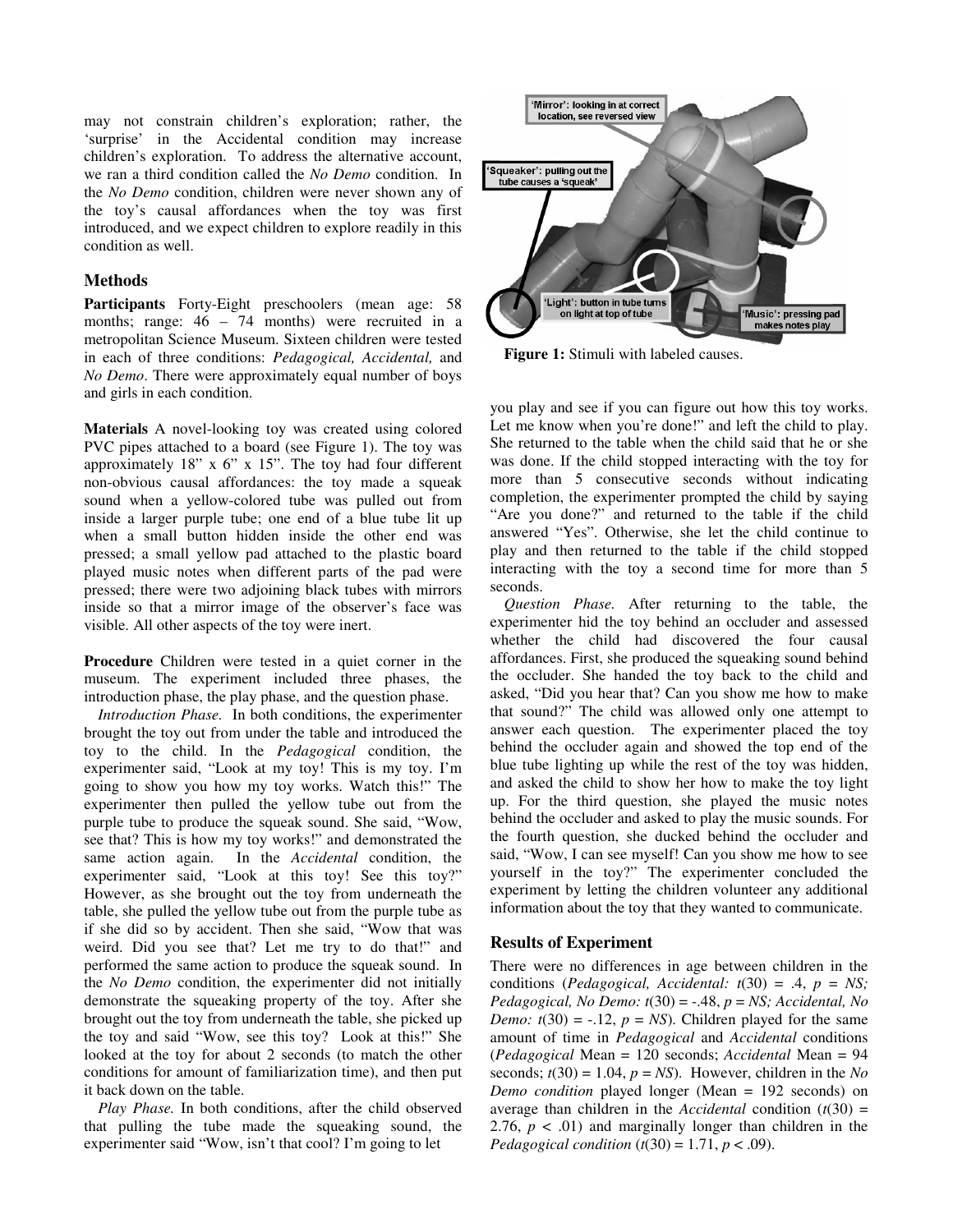

**Figure 2:** Model predictions and children's responses. The model (top) predicts probability that of each number of causes (0-4) based on the demonstration. The children's results (bottom) show the percentage of children who explored exactly 0, 1, 2, 3, and 4 of the cause-effect pairs.

We coded every action the child took on the toy. (That is, we coded not only children's exploration of the four built-in affordances but also other actions – shaking the entire toy; turning the toy upside down, etc.). We also coded the number of the built-in cause-effect relationships that the child could correctly demonstrate at the end of the experiment. All actions were coded by the fourth author and blind coded by the fifth author; reliabilility was high  $(r =$ .96) and all discrepancies on the final learning measure were resolved by the first author, blind to condition. To compare the children's actions to predictions of the model, we counted the number of children who explored just one, any two, any three, or all four built-in causal relations during the free-play period. Correlation between the model and child results was high  $(r = .90, \text{ see Figure 2}).$ 

*Play Results.* Children in the *Pedagogical* condition spent significantly more of their play time exploring the squeaker toy than children in the *Accidental* condition (*Pedagogical*  Mean = 68%; *Accidental* Mean = 43%; *t*(30) = 2.73, *p* < .01). Of the children who discovered the 'squeaker' cause during the course of free play  $(N = 7)$ , children in the *No Demo* condition spent significantly less of their play time with the squeaker toy (Mean  $= 22\%$ , starting from point of discovery) than children in the *Pedagogical* condition (*t*(30)  $= 4.27, p < .01$ , but only marginally less time than children in the *Accidental* condition  $(t(30) = -1.86, p = .08)$ .

 Children in the *Pedagogical* condition also performed significantly fewer other types of actions on the toy (*Pedagogical* Mean = 3.7 actions; *Accidental* Mean = 5.1 actions; *No Demo* Mean = 5.8 actions; *Pedagogical,* 

*Accidental: t*(30) = -1.77, *p* < .05; *Pedagogical, No Demo:*   $t(30) = 2.47$ ,  $p < .05$ ). However there were no differences in the number of types of actions performed on the toy between children in the *No Demo* and *Accidental* conditions  $(t(30) = .79, p = NS)$ . (See Figure 3).

To make sure that differences were not driven by the slightly longer average playtime in the *No Demo* condition, we also compared the number of different actions children discovered in the first minute of play across conditions. The pattern of results held. Children in the *No Demo* condition explored more different actions in the first minute of  $play<sup>2</sup>$  $(M = 4.33)$  than children in the *Pedagogical* condition  $(M =$ 2.69),  $(t(26) = 2.23, p < .05)$ , but there were no differences between *No Demo* and *Accidental* conditions (*Accidental*  Mean = 5.09;  $t(24) = -.88$ ,  $p = NS$ ).

*Learning Results:* As a consequence of the limited variable exploration in the *Pedagogical* condition, we also found differences in learning by children in the *Pedagogical* condition. While children in both *Pedagogical* and *Accidental* conditions were able to replicate the demonstrated action on the squeaker (*Pedagogical* Mean = 100% correct; *Accidental* Mean = 88% correct;  $\chi^2$  = 2.13, *p* = *NS*), children in the *Pedagogical* condition were significantly less likely to have learned the other causal properties of the toy, (*Pedagogy* Mean = 20% correct; *Accidental* Mean =  $46\%$  correct;  $\chi^2 = 6.75$ ,  $p < .01$ ). Unsurprisingly, children in the *No Demo* condition were significantly less likely to be able to demonstrate the 'squeaker' action at the end of the experiment than children who had the benefit of the initial demonstration (Mean = 25% correct; *Pedagogical:*  $\chi^2$  =19.2, *p* < .001; *Accidental:*  $\chi^2 = 12.7$ ,  $p < .001$ ). However, children in the *No Demo* condition were significantly more likely to learn the other, non-demonstrated causal affordances of the toy (mean = 40% correct) than children in the *Pedagogical* condition  $(\chi^2)$  $= 4.00, p < .05$ , but were equally as likely to learn as children in the *Accidental* condition ( $\chi^2 = .383$ ,  $p = NS$ ).

#### **Discussion of Experiment**

-

Our results are consistent with both the quantitative results of the model and our qualitative predictions. Even children as young as four seem to be sensitive to pedagogical information: they limit their exploration in pedagogical contexts by spending more time on the demonstrated action and performing fewer other actions on the toy; they are thus less likely to discover and learn new causal affordances of the toy. Surprisingly, children in the *Pedagogical* condition constrained their exploration relative to children who did not get any direct teaching (as in the *Accidental* and *No Demo* condition) and were thus less likely to learn the other causal properties of the toy.

While there were no differences in learning the demonstrated action (the 'squeaker') in *Pedagogical* and

<sup>2</sup> For comparison on this measure, we excluded children who played for less than 55 seconds total: 1 child removed in the *No Demo* condition, 3 in the *Pedagogical*, and 5 in the *Accidental*. Results are not affected if these children are included.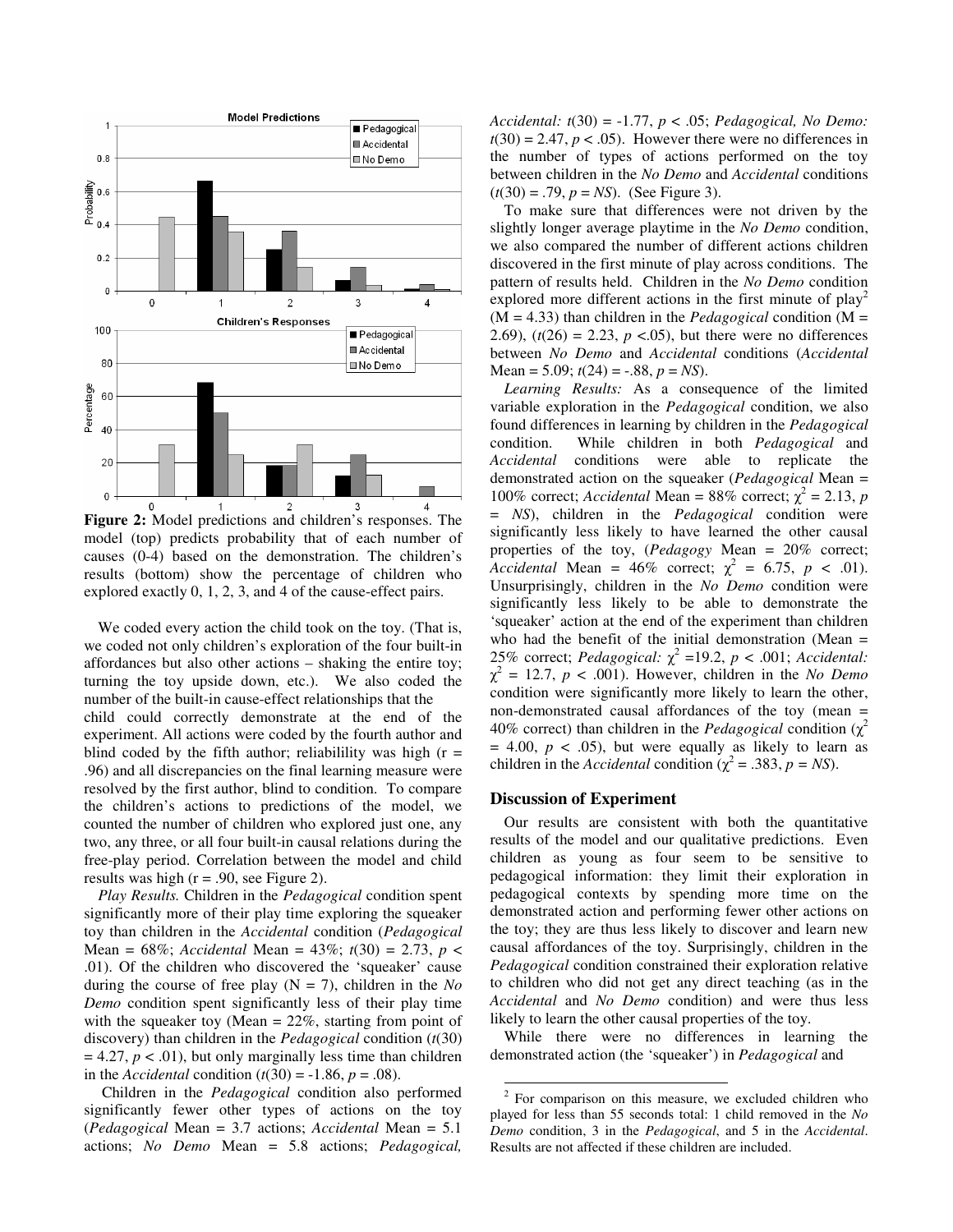

**Figure 3**. Mean percent of children's total play time spent playing with the squeaker toy in each condition; in the second graph, mean number of distinct types of actions (including squeaking the squeaker toy) that children in each condition perform; in the third graph mean number of other causal relations (besides the squeaker) that children learned.

*Accidental* conditions, the non-differences is perhaps not surprising. Generating the squeaking action just a minute after the demonstration is relatively simple task, so children in both groups should succeed in replicating this action. It remains an open question whether pedagogical information is more memorable than accidental information after a longer delay; or whether pedagogical information is more informative than accidental information when the target action is more complicated.

#### **Discussion**

Inspired by the ideas of Piaget and Vygotsky, we set out to investigate the implications of explicit instruction on exploratory play. We presented a formal model that captures our intuitions about how sampling assumptions (in pedagogical and non-pedagogical contexts) could influence our hypothesis space about possible causal models of the world. Our empirical results suggest that children do indeed constrain their exploratory interventions on a toy in pedagogical contexts. As a result, children in the pedagogical contexts replicate and learn the demonstrated causal relation, but are less likely to discover and learn other affordances of a novel toy.

These results are also consistent with, and can help interpret discrepancies in, the literature on direct instruction and discovery learning. For example Klahr and Nigam (2004) find that direct instruction helps children learn the control-of-variables strategy more effectively than discovery play. However, Dean and Kuhn (2006) found that over longer term learning, self discovery is an important factor in children's learning; in fact, they found that direct instruction is neither a necessary nor sufficient condition for full conceptualization. If, as our results suggest, direct instruction limits children's exploration to and therefore learning about the demonstrated concepts, then the conflict between these projects is not surprising. Initially, direct instruction offers a fast strategy for concept learning.

 However, over time, children who receive only direct instruction will be less likely to explore and discover relevant strategies, and thus less able to acquire and consolidate the relevant concepts.

Although we have discussed this study specifically with reference to pedagogical contexts, teaching is just one of the contexts in which children are likely to obtain data from a knowledgeable intentional agent. Children may also constrain their exploration in a condition where they are not being explicitly instructed, but instead just witness a knowledgeable agent intentionally acting on a toy (see Goodman, Baker, & Tenenbaum, in press, for discussion). Although we believe pedagogical contexts are a particularly important means by which children learn and the implications of these situations for learning are potentially quite different (Csibra & Gergeley, in press), our experiment was not designed to highlight these differences. Future research will focus on contrasting model predictions and children's inferences in these situations.

It may be interesting to compare this study with research on 'functional fixedness' (Duncker, 1945; German & Defeyter, 2000). Our study resembles the functional fixedness studies in that demonstration of a given property of the toy impeded children's ability to discover additional properties of the toy. However, our study contrasts with the functional fixedness literature in a number of respects. First, we used a complex artifact with many plausibly functional parts. It is not clear whether, even in adults, functional fixedness would obtain for complex objects: many complex objects (e.g., computers) are clearly designed to have more than a single intended function. Second, children were never asked to generate more than one function for any given part of the object. Thus the type of difficulty involved in functional fixedness (overcoming the known function of an object) seems less readily applicable here. Third, although preschoolers are not subject to functional fixedness (the literature suggests difficulties with functional fixedness do not emerge until age six), three, four